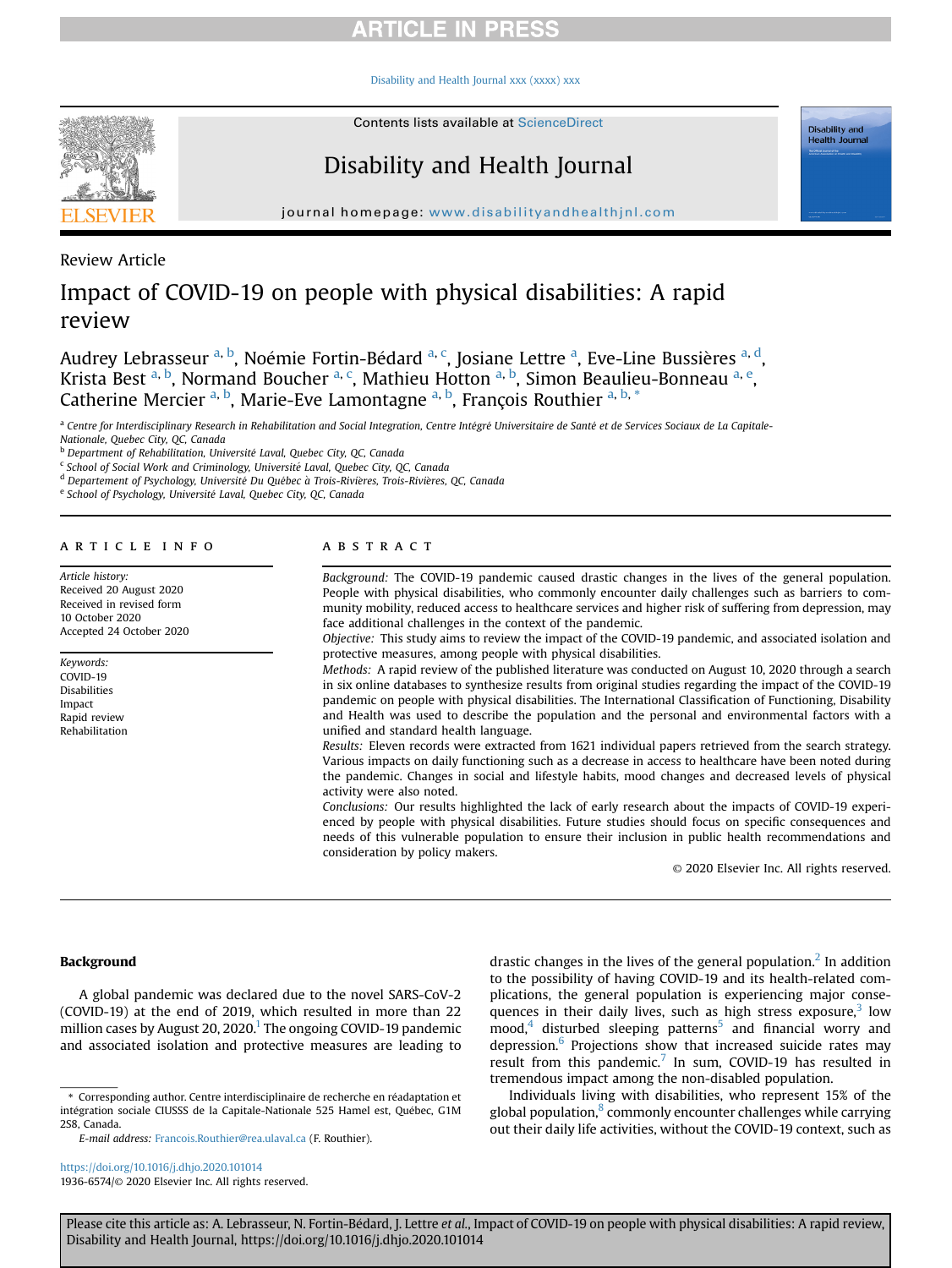### A. Lebrasseur, N. Fortin-Bédard, J. Lettre et al. Disability and Health Journal xxx (xxxx) xxx

barriers to community mobility, $9$  difficulties accessing public transportation,<sup>[10](#page-7-9)</sup> reduced access to healthcare services<sup>[11](#page-7-10)</sup> and bar-riers to communication.<sup>[12](#page-7-11)</sup> Compared to the general population, individuals with disabilities have a higher risk of depression, $11$ lower life satisfaction<sup>[13](#page-7-12)</sup> and increased loneliness.<sup>[14](#page-7-13)</sup> Considering the COVID-19 pandemic, the World Health Organization (WHO) stated that additional considerations from governments, healthcare systems, disability service providers, institutional settings, communities and actors are needed for people with disabilities.<sup>15</sup> A global pandemic has the potential to significantly increase the daily challenges of people with disabilities and may have a greater impact compared to the general population.<sup>15</sup> Indeed, people with disabilities are often directly impacted by deficiencies and gaps in the healthcare system. $8$  They may have a higher risk of contracting COVID-19 and increased complications associated with additional barriers to respect social distancing measures. For example, people with disabilities may rely on public and adapted transportation, have regular healthcare or rehabilitation appointments, need close contact from caregivers or health professionals to achieve their daily routine, or have reduced ability to communicate with face masks (both speaking and hearing others). People with disabilities were already considered a marginalized group<sup>[16](#page-7-15)</sup> and reduced access to healthcare and community support services, among other restrictions, could amplify their daily difficulties. Given their dependence on services and others to meet specific needs $16$  and their increased susceptibility to COVID-19, people with disabilities are considered vulnerable in this crisis.

It is crucial that governments, healthcare providers and the general population understand the reality of people with disabilities to support their needs with adequate policies, such as ensuring the continuity of necessary community-based social services, providing access to important information and developing adapted guidelines.<sup>17</sup> A review of the impact of the COVID-19 pandemic on people with disabilities is therefore urgent to minimize long-term consequences and optimize their quality of life and social participation in respect to the Convention of the rights of persons with disabilities[.18](#page-7-17) The COVID-19 pandemic has impacted and continues to change the daily life of the entire population. This rapid review focusses on changes regarding areas of functioning, health conditions and contextual factors and possible additional burden experienced by people with physical disabilities, defined as people with an impairment of sensory functions and pain, voice and speech functions, or neuromusculoskeletal and movement-related functions.

### Objective

The goal of this knowledge synthesis is to review the impact of the COVID-19 pandemic, and associated isolation and protective measures, on people with physical disabilities.

### Methods

Given the need for rapid answers to support decision making of various stakeholders and public policies, a rapid review was conducted. A rapid review is a knowledge synthesis that uses an accelerated systematic review method, represented by limiting certain aspects of the methodology in order to provide evidence in a policymaker's timeframe. $19,20$  $19,20$  The methodology of this rapid review follows the Cochrane Rapid Reviews' guide $^{20}$  and the Practical guide for rapid reviews to strengthen health policy and systems.<sup>[21](#page-7-20)</sup> Our methods and results are reported following the Preferred Reporting Items for Systematic Reviews and Meta-Analyses (PRISMA) Statement.[22](#page-7-21) To address the methodological challenges encountered in the conduct of rapid reviews during COVID-19, suggestions and the eight-step knowledge synthesis proposed by Tricco et al. were followed. $^{23}$  $^{23}$  $^{23}$  The protocol for this rapid review was registered with the PROSPERO database (ID: CRD42020196330). To meet the collaborative recommendations for the inclusion of key stakeholders in rapid reviews, the authors comprised interdisciplinary and intersectoral rehabilitation researchers within a regional health authority.<sup>[21](#page-7-20)</sup>

### Conceptual framework

The International Classification of Functioning, Disability and Health (ICF) was used to identify key terms and construct a search strategy with a unified and standard health language. $^{24}$  $^{24}$  $^{24}$  The level of functioning is defined by the ICF as a dynamic interaction between the health conditions of an individual and his contextual factors (personal and environmental). The term disability is used to define impairments, activity limitations and participation restrictions, which result from a non-optimal interaction between the health conditions, environmental factors, and personal factors. A disability is therefore characterized by difficulties encountered in the following areas of functioning: participation, activities, and body functions and structures. The ICF framework provides a biopsychosocial model of disability, allowing the classification of human level of functioning and the identification of related physiological functions, anatomical structures, actions, tasks, areas of life, and external influences. $25$  For this review, the population was narrowed to people with physical disabilities.

### Literature search

Search strategies were developed by two authors and reviewed by three others. The search was developed around three main concepts, which were "COVID-19", "people with physical disabilities" and "impact". Associated key words were selected in coherence with those concepts. The category "COVID-19" was used to limit the results to those related to this pandemic. The category "people with physical disabilities" includes general terms for people of all ages with disabilities and specific diagnosis in coherence with the eligibility criteria. The category "impact" regroups the ICF areas of functioning, health conditions and contextual factors that could be associated with the COVID-19 pandemic and includes elements such as the psychosocial, emotional, environmental, physical and psychological impacts. They can be reported by the person, caregivers, family or healthcare workers, regarding how the impacts are experienced or perceived. If applicable, changes in those outcomes since the beginning of the pandemic were also assessed. Searched databases were MEDLINE via PUBMED, Embase, PsycINFO and PsycARTICLES via Psycnet, and CINAHL and Ageline via EBS-COhost. The searches were conducted on August 10, 2020. See Appendix 1 for detailed search strategies used in each database.

### Eligibility criteria

The Population, Exposure, Comparator, and Outcomes (PECO) framework was used to develop the eligibility criteria (see [Table 1\)](#page-2-0).<sup>[26](#page-7-25)</sup> Physical disabilities, defined with the ICF,<sup>[24](#page-7-23)</sup> included impairments of sensory functions and pain, voice and speech functions, or neuromusculoskeletal and movement-related functions; or of the structures of the nervous system, the eye, ear and related structures, the structures involved in voice and speech, or the structures related to movement. Studies focussing on patients with chronic conditions such as diabetes and hypertension only or with unspecified chronic conditions that cannot ensure a specific diagnosis in the methodology or analysis were excluded.

Only original studies with data related to our research question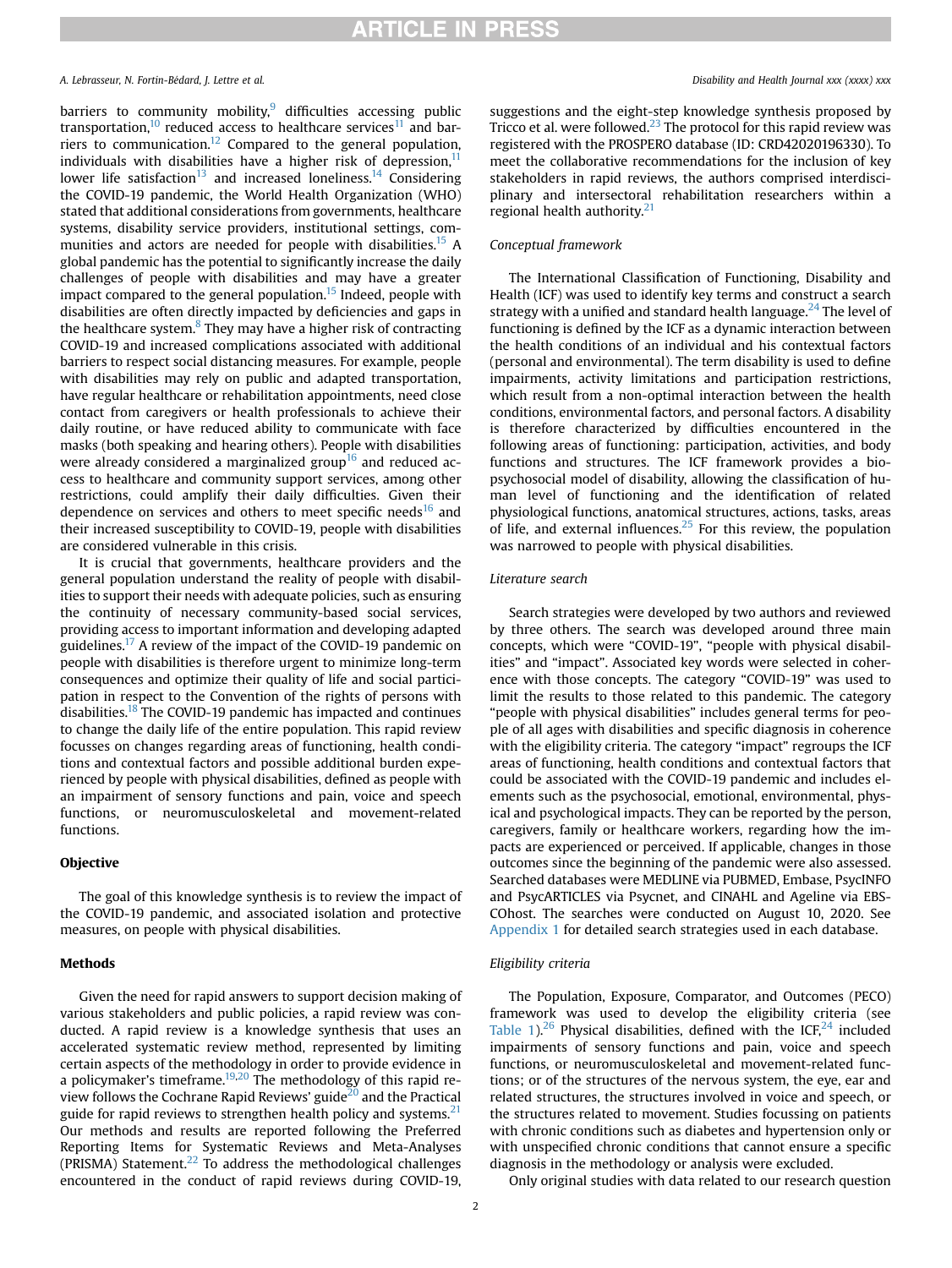### A. Lebrasseur, N. Fortin-Bédard, J. Lettre et al. Disability and Health Journal xxx (xxxx) xxx

### <span id="page-2-0"></span>Table 1

PECO Inclusion Criteria defined with the ICF.

| <b>Population</b><br>(P) | People with physical disabilities, defined with an impairment of sensory functions and pain, voice and speech functions, or neuromusculoskeletal and<br>movement-related functions; or of the structures of the nervous system, the eye, ear and related structures, the structures involved in voice and speech, or |
|--------------------------|----------------------------------------------------------------------------------------------------------------------------------------------------------------------------------------------------------------------------------------------------------------------------------------------------------------------|
|                          | the structures related to movement.                                                                                                                                                                                                                                                                                  |
| <b>Exposition</b>        | COVID-19 and associated isolation and protective measures                                                                                                                                                                                                                                                            |
| (E)                      |                                                                                                                                                                                                                                                                                                                      |
| Comparator               | General population, other populations or none                                                                                                                                                                                                                                                                        |
| (C)                      |                                                                                                                                                                                                                                                                                                                      |
|                          | <b>Outcomes (O)</b> Changes in body functions or structures, limitations, restrictions, capacity or performance regarding the component activities and participation, or                                                                                                                                             |
|                          | facilitators or barriers from environmental factors.                                                                                                                                                                                                                                                                 |

were included, thus excluding opinion papers, reviews and methodological articles and unpublished documents. Publication dates were limited to 2019 and 2020, as the COVID-19 pandemic started in 2019. Papers had to be available in English or French for the full text review.

### Study selection and data extraction

Data retrieved from the databases were exported to Endnote, and then to Covidence. They were both used to identify duplicates in obtained records. Two reviewers independently screened the titles and abstracts of the obtained records using the Covidence platform, and decisions were recorded using the same platform. The same two reviewers read the full text of the selected papers. When the reviewers disagreed on the inclusion of an article, they consulted with one another to reach consensus, for both the screening and full text phases. The extraction process was done by one reviewer and verified by the other. The extracted data were the title, year, authors, country, study design, objective, participants characteristics (e.g., diagnosis, N), outcomes (before and after the COVID-19 pandemic, if applicable), and funding sources. The references of the included studies (11 final papers) were screened by

the reviewers (one reviewer by study) and added to the screening of the titles and abstracts if relevant.

### Methodology appraisal

The Center for Evidence-Based Medicine (CEBM) Levels 1 of Evidence document<sup>[27](#page-7-26)</sup> was used by two reviewers to assess the level of evidence of each selected study and limit the risk of bias. The CEBM enables the grading of the papers, which provides a qualifying of the evidence and assisting in clinical decision-making with recommendations. For example, level I evidence or consistent findings from multiple studies of levels II, III, or IV enables the formulation of strong recommendations, and can therefore be suiting for giving evidence-based advice to decision makers.

### Synthesis

A narrative approach was used, including tables illustrating the extracted data (authors (year), country, title, study design, objective, population, outcomes and results, funding sources, and level of evidence), to provide descriptive summaries of selected studies to readers. This type of analysis is suggested for a rapid review.<sup>[19](#page-7-18)</sup> A

<span id="page-2-1"></span>

[Fig. 1.](#page-2-1) Fig. 1. PRISMA flow diagram.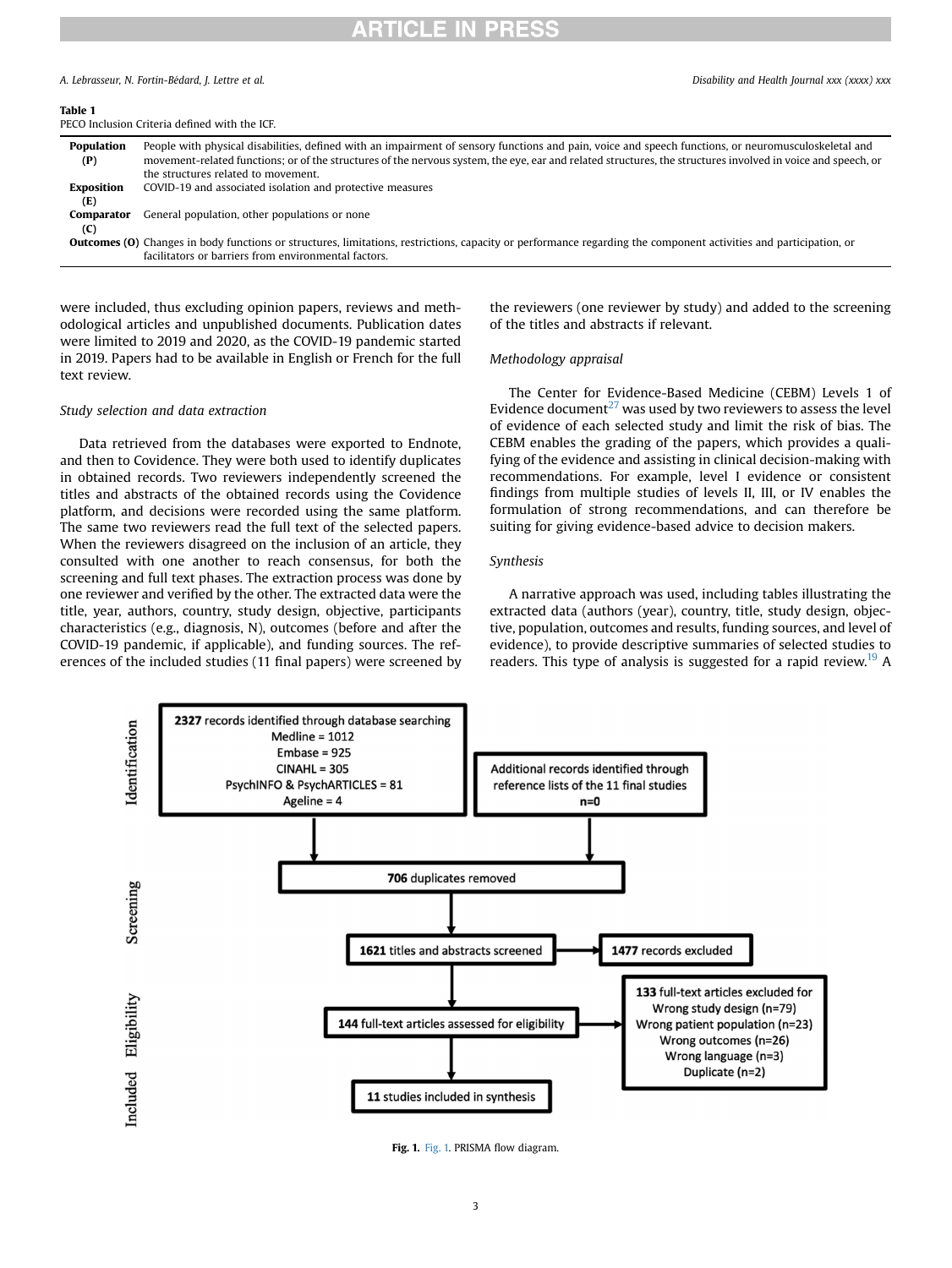### A. Lebrasseur, N. Fortin-Bédard, J. Lettre et al. Disability and Health Journal xxx (xxxx) xxx

### <span id="page-3-0"></span>Table 2

Synthesis of the eleven selected studies and their level of evidence.

| Diagnosis                           | Author<br>(year)                             | Country                                                         | Title                                                                                                                                                                                                                                                                      | Study design                       | Objective                                                                                                                                                                                                                                                 |
|-------------------------------------|----------------------------------------------|-----------------------------------------------------------------|----------------------------------------------------------------------------------------------------------------------------------------------------------------------------------------------------------------------------------------------------------------------------|------------------------------------|-----------------------------------------------------------------------------------------------------------------------------------------------------------------------------------------------------------------------------------------------------------|
| Stroke                              | Aguiar de<br>Sousa et al.<br>$(2020)^{31}$   | Europe                                                          | Maintaining stroke care in Europe during the COVID- Cross-<br>19 pandemic: Results from an international survey of sectional study to and delivery of stroke care in Europe.<br>stroke professionals and practice recommendations<br>from the European Stroke Organisation |                                    | Understand the impact of the pandemic on access                                                                                                                                                                                                           |
|                                     | et al.<br>$(2020)^{29}$                      | Chudasama 47 countries<br>(Europe:47%;<br>North<br>America:9% ) | Impact of COVID-19 on routine care for chronic<br>diseases: A global survey of views from healthcare<br>professionals                                                                                                                                                      | Cross-                             | Evaluate the global impact of COVID-19 on routine<br>sectional study care for chronic diseases.                                                                                                                                                           |
|                                     | Zhao et al.<br>$(2020)^{38}$                 | China                                                           | Impact of the COVID-19 Epidemic on Stroke Care and Retrospective<br><b>Potential Solutions</b>                                                                                                                                                                             | and simple<br>descriptive<br>study | Investigate the major changes in stroke care during<br>the COVID-19 outbreak.                                                                                                                                                                             |
| Multiple<br>sclerosis               | Capuano<br>et al.<br>$(2020)^{37}$           | Italy                                                           | Psychological consequences of COVID-19 pandemic in Prospective<br>Italian MS patients: signs of resilience?                                                                                                                                                                |                                    | Investigate anxiety, depression and quality of life<br>study, without (QoL) changes in people with multiple sclerosis<br>a control group (pwMS) during SARS-CoV-2 outbreak and<br>lockdown in Italy.                                                      |
|                                     | Mateen<br>et al.<br>$(2020)^{32}$            | <b>United States</b><br>and Canada                              | Impact of COVID-10 on U.S. and Canadian<br>neurologists' therapeutic approach to multiple<br>sclerosis: a survey of knowledge, attitudes, and<br>practices                                                                                                                 | Cross-                             | Report the understanding and decision-making of<br>sectional study neuroimmunologist and their treatment of patients<br>with multiple sclerosis (MS) during the early stages<br>of the COVID-19 outbreak.                                                 |
|                                     | Radulovic<br>et al.<br>$(2020)^{36}$         | Montenegro                                                      | Attitudes of patients with relapsing-remitting form of Cross-<br>multiple sclerosis using disease-modifying drugs in<br>Montenegro regarding COVID-19 pandemic                                                                                                             |                                    | Examine the attitudes and behaviors of RRMS<br>sectional study patients on disease-modifying drugs (DMD) in<br>Montenegro in relation to the current pandemic.                                                                                            |
|                                     | Stojanov<br>et al.<br>$(2020)^{34}$          | Serbia                                                          | Psychological status of patients with relapsing-<br>remitting multiple sclerosis during coronavirus<br>disease-2019 outbreak                                                                                                                                               | Cross-                             | Investigate the possible impact of the COVID-19<br>sectional study pandemic and the state of emergency and the<br>police lockdown in Serbia on psychological status<br>and QoL of relapsing-remitting phenotype of<br>multiple sclerosis (RRMS) patients. |
| Amyotrophic<br>Lateral<br>Sclerosis | Capozzo<br>et al.<br>$(2020)^{28}$           | Italy                                                           | Telemedicine is a useful tool to deliver care to patients Cross-<br>with Amyotrophic Lateral Sclerosis during COVID-19 sectional study ALS patients using telemedicine is feasible and<br>pandemic: results from Southern Italy                                            |                                    | Evaluate whether multidisciplinary assessment of<br>acceptable to patients and caregivers in the era of<br>Covid-19.                                                                                                                                      |
| Chronic<br>neurological<br>diseases | Piano et al. Italy<br>$(2020)^{30}$          |                                                                 | An Italian Neurology Outpatient Clinic Facing SARS-<br>CoV-2 Pandemic: Data From 2167 Patients                                                                                                                                                                             | Cross-                             | Analyze the effect of COVID-19 pandemic and<br>sectional study social restriction rules on patients with chronic<br>neurological diseases.                                                                                                                |
| Neuromuscular Di Stefano<br>disease | et al.<br>$(2020)^{33}$                      | Italy                                                           | Significant reduction of physical activity in patients<br>with neuromuscular disease during COVID-19<br>pandemic: the long-term consequences of quarantine                                                                                                                 | Cross-                             | Explore the impact of COVID-19 lockdown<br>sectional study on physical activity (PA) in neuromuscular disease<br>(NMD) and to quantify the expected reduction of<br>PA levels, as well as its effect on the quality of life.                              |
| Chronic pain                        | López-<br>Sánchez<br>et al.<br>$(2020)^{35}$ | Spain                                                           | Comparison of physical activity levels in Spanish<br>adults with chronic conditions before and during<br>COVID-19 quarantine                                                                                                                                               | Cross-                             | Compare moderate-intensity and vigorous-<br>sectional study intensity physical activity levels in Spanish adults<br>with chronic conditions before and during COVID-<br>19 quarantine.                                                                    |

minimum of two studies were required for the data synthesis.

### Results

### Literature search

The search strategy identified a total of 1621 records, after removing obtained duplicates ( $n = 706$ ). No records were added to the title and abstract screening after the review of the references lists of the studies included in the synthesis. The title and abstract screening reduced the number of papers to 144, associated with the exclusion of 1477 records, due to their irrelevance with the eligibility criteria. The full text screening allowed the extraction of eleven final records (see [Fig. 1](#page-2-1) for the PRISMA flow diagram). A list of the excluded studies at the full text screening, with the justification for exclusion, was added in the supplementary material of the paper.

### Characteristics of included studies

[Table 2](#page-3-0) contains a synthesis of the selected records and their level of evidence, grouped accordingly to the diagnosis reported in the papers.

Nine of the eleven selected studies were cross-sectional studies,  $28-36$  $28-36$  $28-36$  one was a prospective study<sup>[37](#page-8-0)</sup> and one was a retrospective descriptive study.<sup>38</sup> Six studies were conducted in Europe,<sup>28,[30](#page-8-2)[,31,](#page-8-3)[33](#page-8-4),[35,](#page-8-5)[37](#page-8-0)</sup> one worldwide,<sup>[29](#page-7-28)</sup> one in China,<sup>[38](#page-8-1)</sup> one in the United States and Canada, $32$  one in Serbia $34$  and one in Montenegro.<sup>[36](#page-8-8)</sup> Regarding the diagnosis of the included populations, three studies included stroke survivors, $29,31,38$  $29,31,38$  $29,31,38$  one included individuals with amyotrophic lateral sclerosis  $(ALS)$ ,  $28$ four included individuals with multiple sclerosis,  $32,34,36,37$  $32,34,36,37$  $32,34,36,37$  $32,34,36,37$  $32,34,36,37$  one included individuals with chronic neurological diseases, $30$  one included individuals with chronic pain $35$  and one included individuals with neuromuscular disease. $29,31-33$  $29,31-33$  $29,31-33$  $29,31-33$  Four studies were focussed on the perception of healthcare workers and health centers[.29](#page-7-28)[,31](#page-8-3)[,32](#page-8-6),[38](#page-8-1)

The level of evidence of ten of the eleven studies was 4 on the CEBM levels of evidence, $27$  because relevant data were taken in a specific point in time in the studies (even in the retrospective descriptive study where the relevant data was the one-time survey and not the analysis of the decrease in stroke admission $38$ ). The level of evidence of the prospective study was 2b, because it was an individual cohort study. $37$  At this point, it is hard to formulate specific recommendations regarding the CEBM levels of evidence,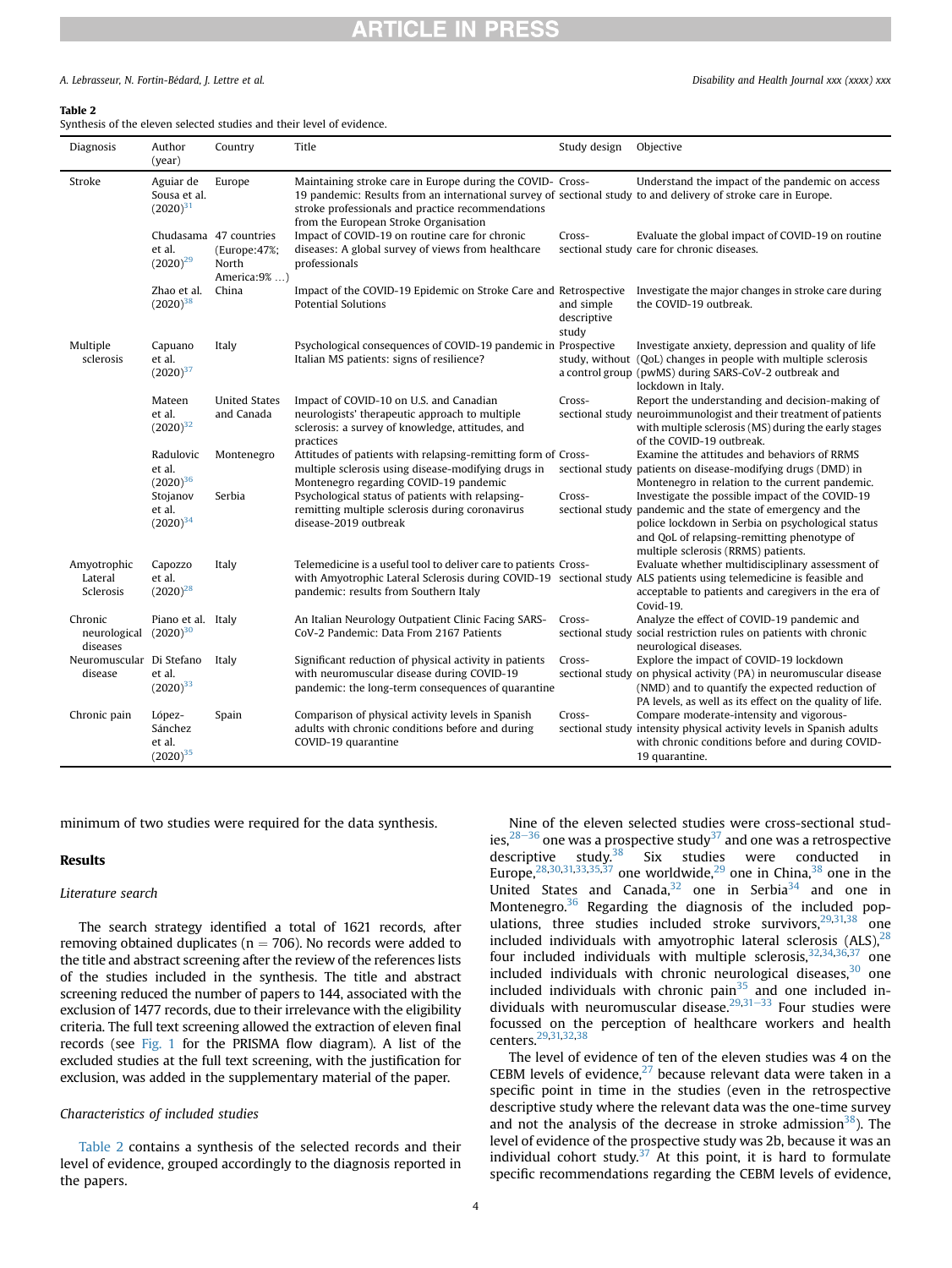### A. Lebrasseur, N. Fortin-Bédard, J. Lettre et al. **Exercípsis 1988** Disability and Health Journal xxx (xxxx) xxx

| Population                                                                                                                                  | Outcomes and results                                                                                                                                                                                                                                                                                                                                                                                                                                                                                                                                                                                                  | Funding                                                                                                                                                                        | Level of<br>evidence |
|---------------------------------------------------------------------------------------------------------------------------------------------|-----------------------------------------------------------------------------------------------------------------------------------------------------------------------------------------------------------------------------------------------------------------------------------------------------------------------------------------------------------------------------------------------------------------------------------------------------------------------------------------------------------------------------------------------------------------------------------------------------------------------|--------------------------------------------------------------------------------------------------------------------------------------------------------------------------------|----------------------|
| 426 participants<br>303 (81%) were stroke physicians/                                                                                       | 289 (77%) reported that not all stroke patients were receiving the usual None<br>care in their centers. 266 (71%) estimated that functional outcomes<br>neurologists and 111 (30%) reported having and recurrence rates of stroke patients would be affected by the<br>treated patients with stroke and COVID-19. changes in stroke care related to the COVID-19 outbreak. The areas of<br>stroke care considered as being the most affected by the current<br>situation were rehabilitation ( $n = 179$ (48%)) and acute stroke care<br>$(n = 125(33\%)$                                                             |                                                                                                                                                                                | 4                    |
| physicians, 46 (23%) nurses, and 41 (20%)<br>other healthcare professionals.                                                                | 202 healthcare professionals. 75 (37%) were 1% of respondents said that, within chronic diseases, the stroke area<br>primary care physicians, 40 (20%) hospital was the most impacted by COVID-19 due to the reduction of care.                                                                                                                                                                                                                                                                                                                                                                                       | The National Institute for Health Research 4<br>(NIHR) Applied Research Collaboration East<br>Midlands (ARC-EM)                                                                |                      |
| survey of the 280 stroke centers.                                                                                                           | 227 valid and complete datasets from the Potential reasons for decreased stroke care admission: No change<br>(3.1%), patients' and their families' fear in coming to hospital (93.8%),<br>insufficient ambulance resources (14.1%), insufficient public<br>transportation (46.7%) or lack of stroke first aid knowledge (35.2%)                                                                                                                                                                                                                                                                                       | The National Natural Science Foundation of 4<br>China, Shanghai Natural Science<br>Foundation, and China Research<br>Engagement Funding from the University of<br>Pennsylvania |                      |
| 67 pwMS, who had a neuropsychological<br>evaluation before SARS-CoV-2.                                                                      | 57 (85.1%) reported significant changes in social and lifestyle<br>habits and 39 (58.3%) reported more difficulties in daily life. No<br>differences in levels of depression or anxiety<br>were found between before (T0) and during the lockdown (T1). At<br>T1, patients reported higher satisfaction with sexual function and<br>higher social function score compared with T0.                                                                                                                                                                                                                                    | Open access funding provided by Università 2b<br>degli Studi della Campania Luigi Vanvitelli<br>within the CRUI-CARE Agreement                                                 |                      |
| 243 neurologists who had seen at least<br>10 MS patients per month in the past 6<br>months.                                                 | Among the 23% of specialists stating that they are aware of any of their Unrestricted investigator-initiated grant<br>MS patients self-discontinuing DMTs due to worries about contracting from Biogen, Inc.<br>the virus, an estimated 7% of patients had self-discontinued their<br>prescribed DMT in the setting of COVID-19. In 43% of cases, this was<br>against medical advice.                                                                                                                                                                                                                                 |                                                                                                                                                                                | $\overline{4}$       |
| 101 patients with RRMS who were in the                                                                                                      | On a scale of $1-5$ ,                                                                                                                                                                                                                                                                                                                                                                                                                                                                                                                                                                                                 | None                                                                                                                                                                           | $\overline{4}$       |
| databases held by the Clinical Center of<br>Montenegro.                                                                                     | some patients reported frequent mood changes (2.19 $\pm$ 1.32), fear of<br>coming to regular check-ups with their doctors because of the COVID-<br>19 pandemic (2.49 $\pm$ 1.53) and worry about the further course of their<br>illness due to the current situation with COVID-19 (2.74 $\pm$ 1.44).                                                                                                                                                                                                                                                                                                                 |                                                                                                                                                                                |                      |
| of 99 healthy individuals (HC).                                                                                                             | 95 adult RRMS patients and a control group 43.1% of patients answered that they were sleeping worse than before None<br>the pandemic. 45.7% of patients did not experience any change in their<br>daily activities. 43.6% reported that they were concerned they would<br>experience some difficulties in medication availability and 72.4% were<br>concerned they could not go to the hospital as usual. Patients who<br>would not go to the hospital and try to find their doctor stated the fear<br>of getting infected as the main reason (85.5%).                                                                |                                                                                                                                                                                | 4                    |
| the patients; 1 had died.<br>Predominantly males, 25 had a classical<br>phenotype of ALS, 3 had Primary Lateral<br>Sclerosis and 4 ALS-FTD. | 32: 23 with patients' caregivers and 8 with 13 out of 31 patients were performing physiotherapy at home before Regione Puglia and from Italian Ministry of 4<br>the outbreak and all of them reported a subjective feeling of<br>discomfort after its discontinuation because of Covid-19 pandemic<br>restrictions. Behavioral disturbances (irascibility, anger attacks) and<br>sleep disturbances (difficulty falling asleep, frequent awakenings)<br>were also reported in 15% and 20% of patients respectively, since the<br>start of quarantine time.                                                            | Health (Ricerca Corrente), and Regione<br>Puglia and CNR for Tecnomed Puglia per la<br>Medicina di Precisione                                                                  |                      |
| 2167 patients with chronic neurological<br>diseases, such as ALS (4%), dystonia (5%),<br>multiple sclerosis (9%), myopathies (17%),         | Patients experienced subjective worsening of neurological condition Not declared<br>(19%; 48% for ALS patients), suspension of hospital treatments or<br>physiotherapy (30%; 97% for dystonia patients), difficulty finding<br>Parkinson's disease (12%), stroke (11%)  medications (4%; 8% for Parkinson and Huntington patients) and a<br>need for urgent consultation (7%; 14% for ALS patients), at different<br>degrees depending on their disease.                                                                                                                                                              |                                                                                                                                                                                | 4                    |
| 119 healthy subjects were recruited as a<br>control group.                                                                                  | 268 Italian subjects: 149 had a NMD, while A significant reduction of PA was reported for walking activity, total PA Open access funding provided by<br>levels and MVPA levels, while no difference was found for vigorous- UniversitA degli Studi di Palermo within the<br>intensity PA and moderate-intensity PA in patients with NMD.                                                                                                                                                                                                                                                                              | <b>CRUI-CARE Agreement</b>                                                                                                                                                     | $\overline{4}$       |
| 163 participants with chronic conditions<br>such as chronic neck pain ( $n = 14$ ) and<br>chronic low back pain ( $n = 18$ ).               | Time of moderate-intensity PA in minutes/day was<br>109.3 $\pm$ 126.10 before and 77.5 $\pm$ 57.5 after COVID-19 in participants<br>with chronic neck pain<br>and was $106.1 \pm 70.9$ before and $87.7 \pm 63.2$ after COVID-19 in patients<br>with chronic low back pain. Time of vigorous-intensity PA in minutes/<br>day was $41.8 \pm 46.4$ and $40.4 \pm 36.8$ before and after COVID-19 in<br>participants with chronic neck pain and was<br>61.1 $\pm$ 48.5 and 51.4 $\pm$ 40.8 before and after COVID-19 in patients with<br>chronic low back pain. However, no decreases were statistically<br>significant. | None                                                                                                                                                                           | 4                    |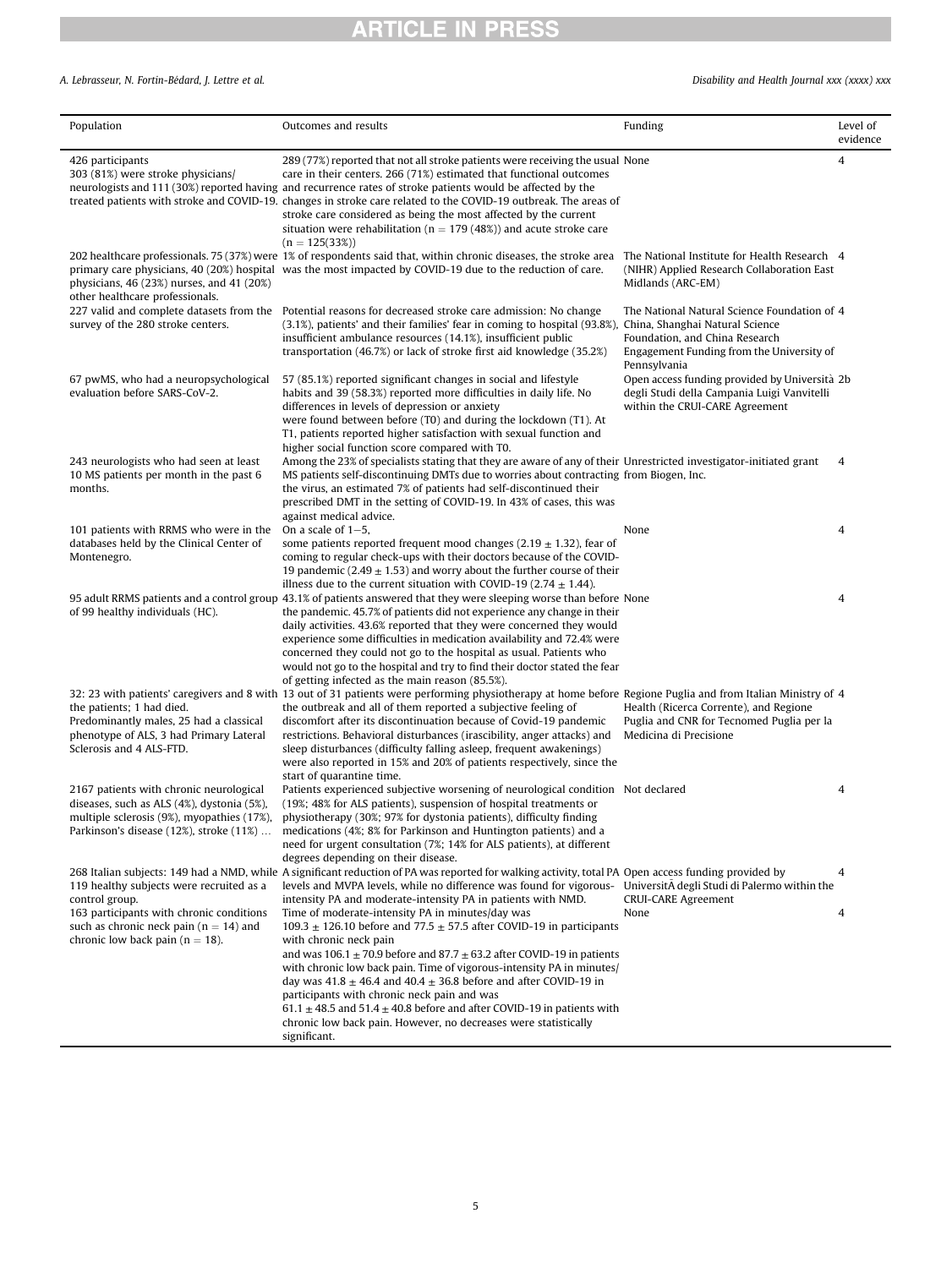### A. Lebrasseur, N. Fortin-Bédard, J. Lettre et al. Disability and Health Journal xxx (xxxx) xxx

because of the limited number of papers that assessed different factors.

### Outcomes of included studies

[Table 3](#page-6-0) presents a synthesis of the outcomes of the studies, grouped accordingly to the PECO and ICF frameworks.

The outcomes of the selected studies mostly included environmental factors, specifically regarding the services, systems and policies. Indeed, four out of the eleven studies' outcomes were exclusively about healthcare  $access^{29,31,32,38}$  $access^{29,31,32,38}$  $access^{29,31,32,38}$  $access^{29,31,32,38}$  $access^{29,31,32,38}$  and four others included questions about this element.<sup>[28,](#page-7-27)[30](#page-8-2),[34](#page-8-7)[,36](#page-8-8)</sup> Examples of barriers related to services addressed in studies were the cessation of home-based physiotherapy, $28,30$  $28,30$  insufficient ambulances and public transportation resources to go to the hospital, $38$  difficulty finding medications $30$  and changes in usual care.<sup>[31](#page-8-3)</sup>

Authors also reported changes in body functions and structures. Regarding mental functions, more precisely emotional, temperament and personality functions, some people with disabilities and caregivers reported behavioral disturbances (irascibility, anger at- $\text{tacks}$ <sup>[28](#page-7-27)</sup> and frequent mood changes.<sup>36</sup> Patients' and families' fear of coming to hospital was also discussed.<sup>[34,](#page-8-7)[36](#page-8-8),[38](#page-8-1)</sup> For the sleep functions, sleep disturbances (difficulty falling asleep, frequent awakenings)<sup>28</sup> and a worsening of sleep<sup>[34](#page-8-7)</sup> were reported. For the structures of the nervous system, a subjective worsening of neurological condition was noted. $30$  Finally, regarding the genital and reproductive functions, patients in a study reported higher satisfaction with sexual function during the lockdown than before.<sup>37</sup>

Regarding activities and participation, restrictions for the acquisition of goods and services and limitations for the use of transportation were noted in the sections about barriers from environmental factors. A reduction of physical activity was also reported, and the changes were statistically significant in one study $33$  and non-statistically significant in another.<sup>[35](#page-8-5)</sup> Some people also reported significant changes in their social and lifestyle habits and more difficulties in their daily life. $37$ 

### Discussion

The objective of this paper was to review the impact of the COVID-19 pandemic and associated isolation and protective measures on people with physical disabilities. Multiple studies have been conducted since the start of this global pandemic, with more than 40 000 papers resulting from the search of the term "COVID-19" on PubMed on August 20, 2020. Even if approximately 15% of the global population lives with a disability, $8$  only eleven studies were included in this paper after the literature search. This highlights the lack of research about the impacts experienced by people with physical disabilities during the COVID-19 pandemic.

Findings from this review provide examples of impacts experienced by this group, with a certain focus on access to healthcare. Four out of the eleven studies were exclusively about healthcare access and four others included questions about this element. Significant decreases in stroke admissions were noted $39$  and might suggest that people's fear of consulting during the COVID-19 pandemic<sup>[38](#page-8-1)</sup> will result in long-term effect, because people may not have received the required medical and rehabilitation services. This could in turn lead to a decrease in the level of autonomy and functioning of stroke survivors. While these studies were restricted to stroke services, it appears likely that similar phenomenon occurred in other clinical populations. It will thus be important that future studies assess the reduction of rehabilitation, community support and home-based services during the pandemic and get conclusions about the various impacts of this scarcity of services on

the individuals with disabilities, their relatives and the healthcare system regarding different conditions and countries.

There was a clear medical focus in published papers during this pandemic, which makes sense regarding the nature of this global event and the urgent need for a vaccine. $40$  The nature of COVID-19, which was first appraised as a respiratory and inflammatory disease, might also explain why the few studies about people with physical disabilities included neurological diagnosis such as stroke, ALS, multiple sclerosis and chronic neurological diseases. The possible neurological consequences of COVID-19 on those diseases $41-43$  $41-43$  $41-43$  might have made them a population of interest for researchers during the crisis. Certain populations, such as amputees and people with visual and hearing impairments, may be less susceptible to medical complications due to COVID-19 than people with neurological disabilities. This, in turn, might explain the lack of published studies regarding non-neurological conditions. However, measures associated to the pandemic, such as social isolation or generalized use of face masks, might have important social impacts on these groups.[44](#page-8-12),[45](#page-8-13) Therefore, more studies are needed to address these questions, and it is urgent that we get more insight on the experience of these marginalized but prevalent subgroups of the population, to improve policies and procedures and to reduce potential inequality in future crisis management.

Behavioral and sleep disturbances were also reported in people with  $ALS^{28}$  $ALS^{28}$  $ALS^{28}$  and multiple sclerosis,  $34,36$  $34,36$  but it may be partially associated with the evolution of the diseases and not with the COVID-19 pandemic. It is thus important to distinguish the impact of the pandemic of the natural course of a disability to adjust care pathways regarding the needs of this population or to plan healthcare services responses for such issues in the future. However, similar effects were noted in studies about the general population, $5,46$  $5,46$  suggesting that sleep disturbances and mood changes may be influenced or accentuated by the COVID-19 pandemic.

Reported higher satisfaction with sexual function in individuals with multiple sclerosis<sup>[37](#page-8-0)</sup> also suggests there may be positive impacts of the COVID-19 pandemic on the population. Although this finding should be explored in different populations and confirmed with more research, future studies should consider this aspect in order to have an overview of all the impacts of the pandemic, both negatives and positives. This could enable the retention of certain measures taken during the pandemic, for example the increase of telemedicine and delivery services.

Despite the limited empirical evidence found regarding the impact of COVID-19 on people with disabilities, the subject was not entirely absent in the scientific literature. Some commentaries, for example, urged governments to provide adequate health resources to populations particularly vulnerable to the development of psychological disorders such as the deaf community.[45](#page-8-13) Other authors highlighted the need to ensure equity in medical decisions<sup> $47$ </sup> and the necessity to gather information about infection and mortality rates for people with physical disabilities coupled with other health conditions.[48](#page-8-16) It is thus likely that those concerns will result in a larger number of studies about this topic in the forthcoming years. However, a gap in knowledge might remain with regards to the immediate impact of the COVID-19 pandemic on our population of interest.

Furthermore, available data regarding people with physical disabilities could not be included in this rapid review because they were not yet published in a peer-reviewed paper. For instance, preliminary results of a study regarding people with visual im $pairments<sup>49</sup>$  highlighted potential problems in that population, such as people's fear of having a breakdown, increased anxiety, and concerns about others assisting them in physical tasks like going to the grocery store during the COVID-19 pandemic. $50$  Such studies should therefore be kept in mind in order to keep track of future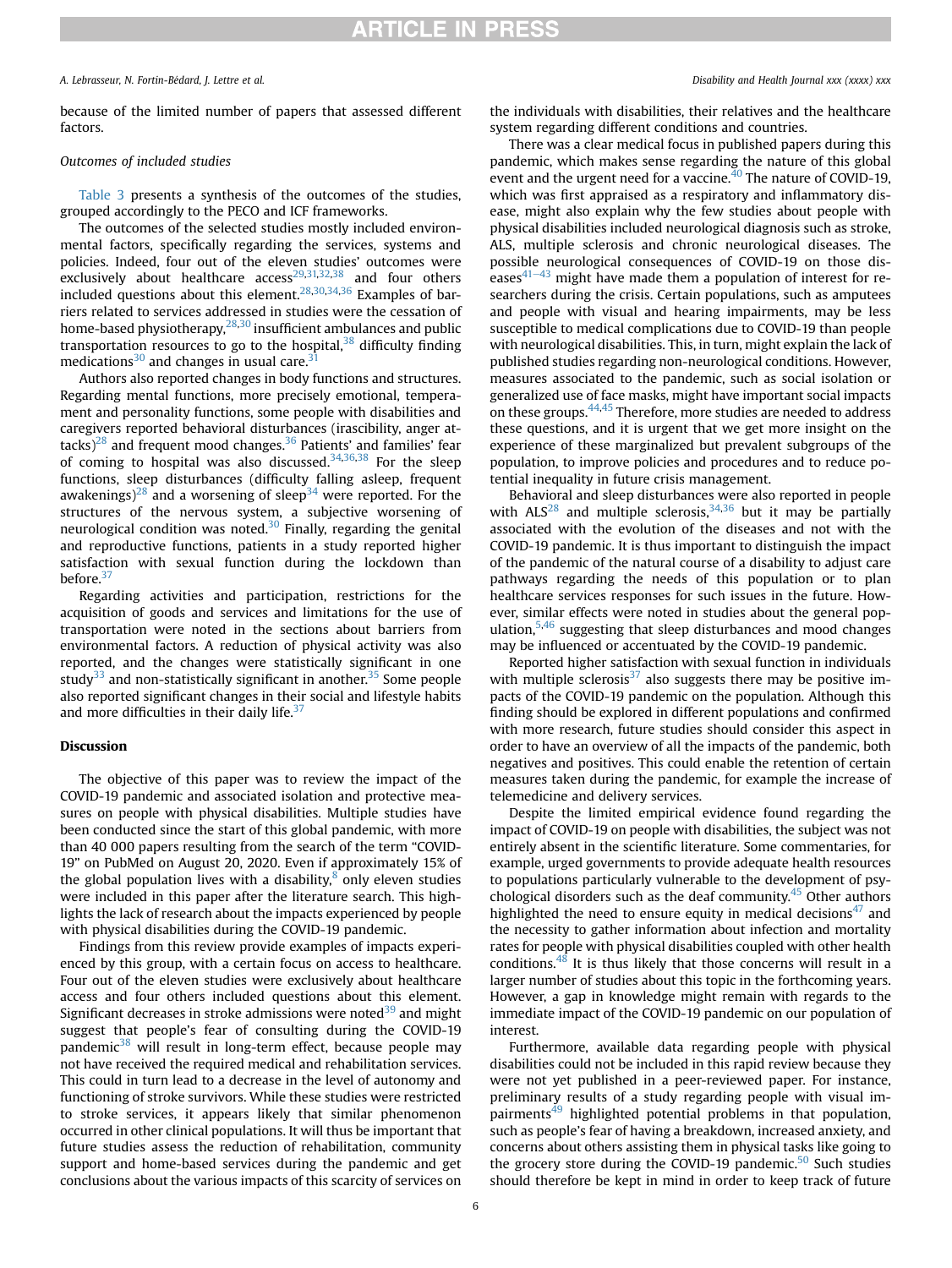### A. Lebrasseur, N. Fortin-Bedard, J. Lettre et al. Disability and Health Journal xxx (xxxx) xxx

### <span id="page-6-0"></span>Table 3

Synthesis of the outcomes of included studies.

| Outcomes                                 |                                                                | Population                                                                                                                                                                                                                  | Reported by                                                                                                              |                                             |  |
|------------------------------------------|----------------------------------------------------------------|-----------------------------------------------------------------------------------------------------------------------------------------------------------------------------------------------------------------------------|--------------------------------------------------------------------------------------------------------------------------|---------------------------------------------|--|
| ICF components                           |                                                                | Description                                                                                                                                                                                                                 |                                                                                                                          |                                             |  |
| factors                                  | Environmental Transportation services,<br>systems and policies | Insufficient ambulance resources were a potential reason for decreased Stroke <sup>38</sup><br>stroke admission                                                                                                             |                                                                                                                          | Stroke centers                              |  |
|                                          |                                                                | Insufficient public transportation was a potential reason for decreased Stroke <sup>38</sup><br>stroke admission                                                                                                            |                                                                                                                          | Stroke centers                              |  |
|                                          | Health services, systems<br>and policies                       | Discontinuation of physiotherapy because of Covid-19 pandemic<br>restrictions                                                                                                                                               | Amyotrophic Lateral Sclerosis <sup>28</sup> and Patients <sup>28,30</sup><br>chronic neurological diseases <sup>30</sup> | and<br>caregivers <sup>28</sup>             |  |
|                                          |                                                                | Suspension of hospital treatments<br>Need for urgent consultation                                                                                                                                                           | Chronic neurological diseases <sup>30</sup><br>Chronic neurological diseases <sup>30</sup>                               | Patients<br>Patients                        |  |
|                                          |                                                                | Concerned they could not go to the hospital as usual.                                                                                                                                                                       | Relapsing-remitting multiple<br>sclerosis $(RRMS)^{34}$                                                                  | Patients                                    |  |
|                                          |                                                                | Fear of coming to regular check-ups with their doctors because of the<br>COVID-19 pandemic                                                                                                                                  | RMMS <sup>36</sup>                                                                                                       | Patients                                    |  |
|                                          |                                                                | Not all patients were receiving their usual care in their centers                                                                                                                                                           | Stroke $31$                                                                                                              | Stroke<br>professionals                     |  |
|                                          |                                                                | The areas of stroke care considered as being the most affected by the                                                                                                                                                       | Stroke <sup>31</sup>                                                                                                     | Stroke                                      |  |
|                                          |                                                                | current situation were rehabilitation and acute stroke care<br>1% of respondents said that, within chronic diseases, the stroke area was Stroke <sup>29</sup><br>the most impacted by COVID-19 due to the reduction of care |                                                                                                                          | professionals<br>Healthcare<br>professional |  |
|                                          |                                                                | Products or substances for Difficulty finding medications                                                                                                                                                                   | Chronic neurological diseases <sup>30</sup>                                                                              | Patients                                    |  |
|                                          | personal consumption                                           | Concern about medication availability                                                                                                                                                                                       | RMMS <sup>34</sup>                                                                                                       | Patients                                    |  |
|                                          |                                                                | Self-discontinuation of prescribed DMT, against medical advice in some Multiple sclerosis $32$<br>cases                                                                                                                     |                                                                                                                          | Neurologists                                |  |
|                                          | Body functions Emotional, temperament                          | Frequent mood changes                                                                                                                                                                                                       | RMMS <sup>36</sup>                                                                                                       | Patients                                    |  |
|                                          | and personality                                                | Behavioral disturbances (irascibility, anger attacks)                                                                                                                                                                       | Amyotrophic Lateral Sclerosis <sup>28</sup>                                                                              | Patients and<br>caregivers                  |  |
|                                          |                                                                | No differences in levels of depression or anxiety were found                                                                                                                                                                | Multiple sclerosis <sup>37</sup>                                                                                         | Patients                                    |  |
|                                          |                                                                | Patients' and their families' fear in coming to hospital was a potential                                                                                                                                                    | Stroke <sup>38</sup>                                                                                                     | Stroke centers                              |  |
|                                          |                                                                | reason for decreased stroke care admission<br>Awareness of MS patients self-discontinuing DMTs due to worries about Multiple sclerosis <sup>32</sup>                                                                        |                                                                                                                          | Neurologists                                |  |
|                                          |                                                                | contracting the virus                                                                                                                                                                                                       |                                                                                                                          |                                             |  |
|                                          |                                                                | Worry about the further course of their illness due to the current<br>situation with COVID-19                                                                                                                               | RMMS <sup>36</sup>                                                                                                       | Patients                                    |  |
|                                          | Sleep                                                          | Sleep disturbances (difficulty falling asleep, frequent awakenings)                                                                                                                                                         | Amyotrophic Lateral Sclerosis <sup>28</sup>                                                                              | Patients and<br>caregivers                  |  |
|                                          |                                                                | Worsening of sleep                                                                                                                                                                                                          | RMMS <sup>34</sup>                                                                                                       | Patients                                    |  |
|                                          | Genital and reproductive                                       | Higher satisfaction with sexual function during the lockdown than<br>before                                                                                                                                                 | Multiple sclerosis <sup>37</sup>                                                                                         | Patients                                    |  |
| Body<br>structures                       | Nervous system                                                 | Subjective worsening of neurological condition was noted<br>Estimation that functional outcomes and recurrence rates would be                                                                                               | Chronic neurological diseases <sup>30</sup><br>Stroke <sup>31</sup>                                                      | Patients<br>Stroke                          |  |
| Activities and<br>participation services | Acquisition of goods and                                       | affected by the changes in stroke care<br>See environmental factors.                                                                                                                                                        |                                                                                                                          | professionals                               |  |
|                                          | Use of transportation                                          | See environmental factors.                                                                                                                                                                                                  |                                                                                                                          |                                             |  |
|                                          |                                                                | Looking after one's health Significant reduction of physical activity (PA) was reported for walking Neuromuscular disease <sup>33</sup><br>activity, total PA levels and moderate-to-vigorous PA levels.                    |                                                                                                                          | Patients                                    |  |
|                                          |                                                                | Non-significant reduction of PA                                                                                                                                                                                             | Chronic neck pain and chronic low Patients<br>back pain <sup>35</sup>                                                    |                                             |  |
|                                          |                                                                | Carrying out daily routine Experience of change in daily activities                                                                                                                                                         | RMMS <sup>34</sup>                                                                                                       | Patients                                    |  |
|                                          |                                                                | Significant changes in social and lifestyle habits                                                                                                                                                                          | Multiple sclerosis <sup>37</sup>                                                                                         | Patients                                    |  |
|                                          |                                                                | More difficulties in daily life<br>Interpersonal interactions Higher social function score                                                                                                                                  | Multiple sclerosis <sup>37</sup><br>Multiple sclerosis <sup>37</sup>                                                     | Patients<br>Patients                        |  |
|                                          | and relationships                                              |                                                                                                                                                                                                                             |                                                                                                                          |                                             |  |

papers that could help people understand the impacts and needs of people with physical disabilities.

A major lack of evidence regarding the impacts on children with physical disabilities was noted. Indeed, none of the selected papers included children, despite their vulnerability during this crisis. The closure of schools may have stopped services, such as occupational therapy or speech therapy, which are often delivered in class. The impacts on children with physical disabilities should be assessed to assure an adequate response towards their needs and to minimize possible developmental impacts.

The impact of COVID-19 should be considered by governments and institutions when taking actions and decisions about the healthcare access and the public health measures to implement during the pandemic and during future health crisis. Mental health concerns have been mostly reported among the elderly, $51$  health-care workers<sup>52</sup> and the youth.<sup>[53](#page-8-21)</sup> People with physical disabilities should not be forgotten, especially since they already face substantial barriers in their everyday life $10$  and have higher risks of mental health issues.<sup>11,[13](#page-7-12)</sup>

### Strengths and limitations

Our rapid review, performed and reported in accordance with PRISMA guidelines, is a starting point for a more complete agenda of research in disability sciences. Its relevance for scientists, clinicians and decision makers should be emphasized. However, some limitations might have affected our conclusions. Studies about people with physical disabilities might have been excluded because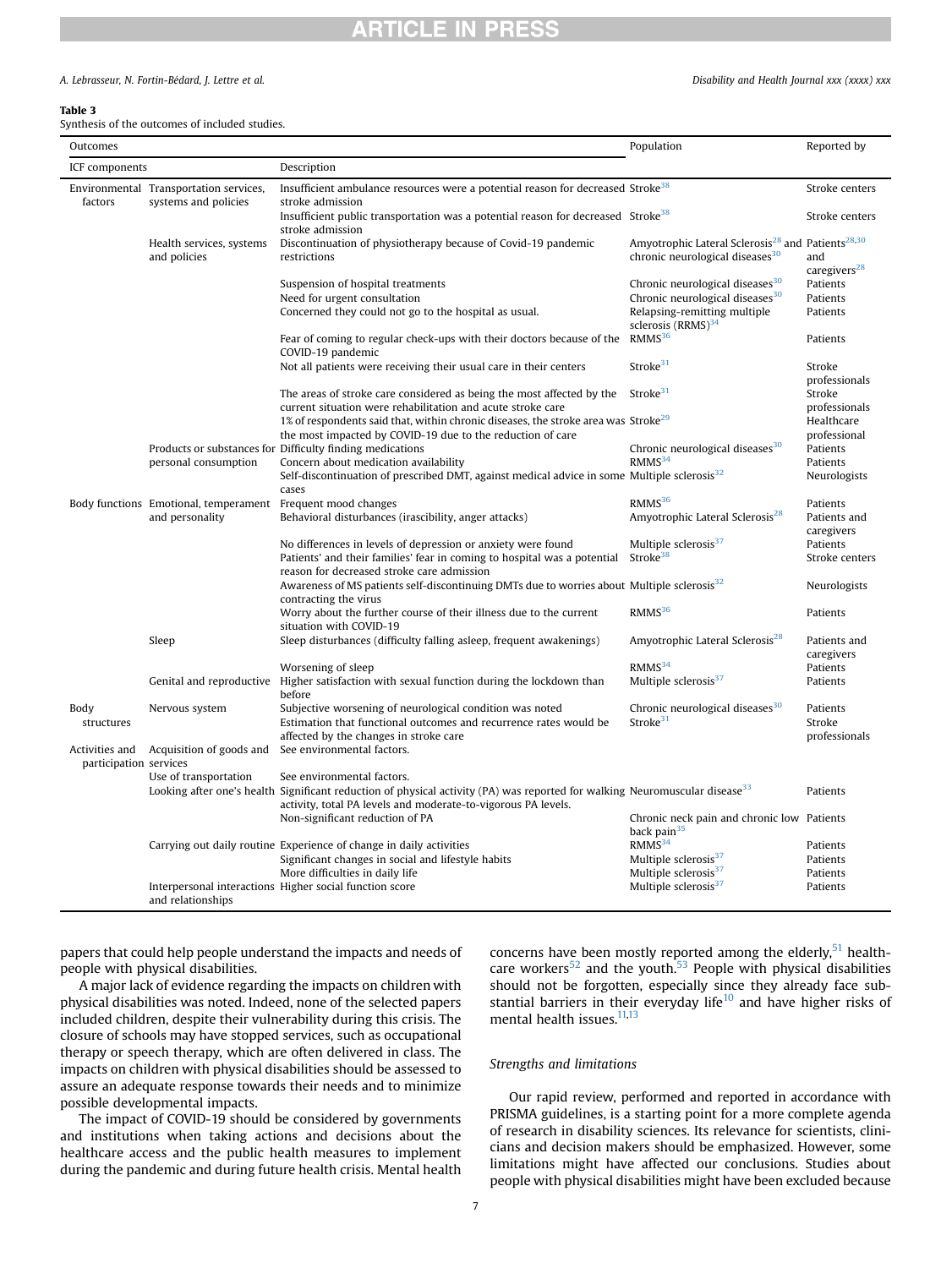### A. Lebrasseur, N. Fortin-Bédard, I. Lettre et al. Disability and Health Journal xxx (xxxx) xxx

they did not provide specific descriptions of the assessed population. For example, some studies did not differentiate people with strokes from those with diabetes and hypertension in their ana-lyses,<sup>[54](#page-8-22)[,55](#page-8-23)</sup> or children with physical disability from children with attention deficit disorder, $56$  resulting in their exclusion from the review. Furthermore, letters to the editor and position papers containing original data were excluded because of our eligibility criteria[.57](#page-8-25)[,58](#page-8-26) Only peer reviewed papers were included, therefore excluding grey literature. The search strategy was limited in six online databases and was not conducted in trial registries. Language restrictions (English or French) might also have resulted in the exclusion of important data. Moreover, we decided to limit the review to people with physical disabilities. However, impacts experienced by people with intellectual and developmental disabilities should also be considered and assessed in future reviews, as they are also considered as a population vulnerable to negative outcomes during this crisis.<sup>59–[61](#page-8-27)</sup> Another limitation of this review is the lengthy publishing process of some journals, which might result in a lack of studies about the impact of COVID-19 on people with physical disabilities in the short term. Indeed, some medical journals have accelerated their publishing process for studies about COVID-19, but it does not seem to be the case for all rehabilitation journals, which generally publish studies about people with physical disabilities. An update of this review will therefore be needed to confirm and expand the results.

### Implication for practice and policy

Results obtained with this rapid review have highlighted difficult access to services for people with disabilities during the pandemic. It is of utmost importance to better understand the motives under this situation (avoidance of services by users, difficulty accessing the services, etc.) to rethink the question of access to rehabilitation services in context of crisis, such as pandemic, war or natural disaster. Our review also underlines the lack of research about the impacts of the COVID-19 pandemic on people with physical disabilities, a population that is too often forgotten in governmental decisions<sup>[62](#page-8-28)</sup> and that should be included in future crisis strategies and response planning.<sup>[63](#page-8-29)</sup> Studies with the main goal of investigating the impacts on this population should therefore be conducted if we want to better respond to their specific and unique needs.

### Declaration of conflicting interests

The authors declare no conflict of interests.

### Funding

This rapid review was funded by the Centre for Interdisciplinary Research in Rehabilitation and Social Integration (CIRRIS), the Quebec Rehabilitation Research Network (REPAR) and the Quebec Research Network on Aging (RQRV), a research center and two thematic networks funded by the Quebec Health Research Fund (FRQS). Audrey Lebrasseur and Noémie Fortin-Bédard are funded through a Mitacs scholarship. Marie- Eve Lamontagne, Eve-Line Bussieres, Krista Best, Simon Beaulieu-Bonneau, Catherine Mercier and François Routhier are Research Scholars of the FRQS. Catherine Mercier is holder of the Universite Laval Research Chair in Cerebral Palsy.

### Appendix A. Supplementary data

Supplementary data to this article can be found online at [https://doi.org/10.1016/j.dhjo.2020.101014.](https://doi.org/10.1016/j.dhjo.2020.101014)

#### References

- <span id="page-7-0"></span>1. World Health Organization. WHO coronavirus disease (COVID-19) dashboard. [https://covid19.who.int/;](https://covid19.who.int/) 2020.
- <span id="page-7-1"></span>2. El-Zoghby SM, Soltan EM, Salama HM. Impact of the COVID-19 pandemic on mental health and social support among adult Egyptians. J Community Health. 2020;45:689-695. [https://doi.org/10.1007/s10900-020-00853-5.](https://doi.org/10.1007/s10900-020-00853-5)
- <span id="page-7-2"></span>3. Park CL, Russell BS, Fendrich M, Finkelstein-Fox L, Hutchison M, Becker J. Americans' COVID-19 stress, coping, and adherence to CDC guidelines. J Gen Intern Med. 2020. <https://doi.org/10.1007/s11606-020-05898-9>.
- <span id="page-7-3"></span>4. Madani A, Boutebal SE, Bryant CR. The psychological impact of confinement linked to the coronavirus epidemic COVID-19 in Algeria. Int J Environ Res Publ Health. 2020;17(10). <https://doi.org/10.3390/ijerph17103604>.
- <span id="page-7-4"></span>5. Zhao X, Lan M, Li H, Yang J. Perceived stress and sleep quality among the nondiseased general public in China during the 2019 coronavirus disease: a moderated mediation model. Sleep Med. 2020. [https://doi.org/10.1016/](https://doi.org/10.1016/j.sleep.2020.05.021) sleep.2020.05.021.
- <span id="page-7-5"></span>6. Chakraborty K, Chatterjee M. Psychological impact of COVID-19 pandemic on general population in West Bengal: a cross-sectional study. Indian J Psychiatr. 2020;62(3):266-272. [https://doi.org/10.4103/psychiatry.IndianJPsychiatry\\_](https://doi.org/10.4103/psychiatry.IndianJPsychiatry_276_20) [276\\_20.](https://doi.org/10.4103/psychiatry.IndianJPsychiatry_276_20)
- <span id="page-7-6"></span>7. McIntyre RS, Lee Y. Projected increases in suicide in Canada as a consequence of COVID-19. Psychiatr Res. 2020;290. https://doi.org/10.1016/ Psychiatr Res. 2020;290. [https://doi.org/10.1016/](https://doi.org/10.1016/j.psychres.2020.113104) [j.psychres.2020.113104](https://doi.org/10.1016/j.psychres.2020.113104).
- <span id="page-7-7"></span>8. World Health Organization. Disability and health. [https://www.who.int/news](https://www.who.int/news-room/fact-sheets/detail/disability-and-health)[room/fact-sheets/detail/disability-and-health;](https://www.who.int/news-room/fact-sheets/detail/disability-and-health) 2018.
- <span id="page-7-8"></span>9. Jónasdóttir SK, Polgar JM. Services, systems, and policies affecting mobility device users' community mobility: a scoping review. Can J Occup Ther. 2018;85(2):106-116. https://doi.org/10.1177/000841741773327
- <span id="page-7-9"></span>10. Bezyak JL, Sabella S, Hammel J, McDonald K, Jones RA, Barton D. Community participation and public transportation barriers experienced by people with disabilities. Disabil Rehabil. 2019:1-9. https://doi.org/10.1080/ [https://doi.org/10.1080/](https://doi.org/10.1080/09638288.2019.1590469) [09638288.2019.1590469.](https://doi.org/10.1080/09638288.2019.1590469)
- <span id="page-7-10"></span>11. Gudlavalleti MV, John N, Allagh K, Sagar J, Kamalakannan S, Ramachandra SS. Access to health care and employment status of people with disabilities in South India, the SIDE (South India Disability Evidence) study. BMC Publ Health. 2014;14:1125. [https://doi.org/10.1186/1471-2458-14-1125.](https://doi.org/10.1186/1471-2458-14-1125)
- <span id="page-7-11"></span>12. Hersh M. Deafblind people, communication, independence, and isolation. J Deaf Stud Deaf Educ. 2013;18(4):446-463. [https://doi.org/10.1093/deafed/ent022.](https://doi.org/10.1093/deafed/ent022)
- <span id="page-7-12"></span>13. Nicolaisen M, Strand BH, Thorsen K. Aging with a physical disability, duration of disability, and life satisfaction: a 5-year longitudinal study among people aged 40 to 79 years. Int J Aging Hum Dev. 2019. [https://doi.org/10.1177/](https://doi.org/10.1177/0091415019857061) [0091415019857061](https://doi.org/10.1177/0091415019857061).
- <span id="page-7-13"></span>14. Brunes A, B Hansen M, Heir T. Loneliness among adults with visual impairment: prevalence, associated factors, and relationship to life satisfaction. Health Qual Life Outcome. 2019;17(1):24. https://doi.org/10.1186/s12955-019-1096
- <span id="page-7-14"></span>15. World Health Organization. Disability considerations during the COVID-19 outbreak. <https://apps.who.int/iris/rest/bitstreams/1277373/retrieve>; 2020.
- <span id="page-7-15"></span>16. World Health Organization. 10 Facts on disability. [https://www.who.int/news](https://www.who.int/news-room/facts-in-pictures/detail/disabilities)[room/facts-in-pictures/detail/disabilities;](https://www.who.int/news-room/facts-in-pictures/detail/disabilities) 2018.
- <span id="page-7-16"></span>17. Buchanan J. [Protect Rights of People with Disabilities during COVID-19](http://refhub.elsevier.com/S1936-6574(20)30146-1/sref17). New York: [Human Rights Watch; 2020.](http://refhub.elsevier.com/S1936-6574(20)30146-1/sref17)
- <span id="page-7-17"></span>18. [The United Nations. Convention on the rights of persons with disabilities.](http://refhub.elsevier.com/S1936-6574(20)30146-1/sref18) Treaty Series[. 2006;2515:3.](http://refhub.elsevier.com/S1936-6574(20)30146-1/sref18)
- <span id="page-7-18"></span>19. Grant MJ, Booth A. A typology of reviews: an analysis of 14 review types and associated methodologies. Health Inf Libr J. 2009;26:91-108. [https://doi.org/](https://doi.org/10.1111/j.1471-1842.2009.00848.x) [10.1111/j.1471-1842.2009.00848.x](https://doi.org/10.1111/j.1471-1842.2009.00848.x).
- <span id="page-7-19"></span>20. [Garritty C, Gartlehner G, Kamel C, et al.](http://refhub.elsevier.com/S1936-6574(20)30146-1/sref20) Cochrane Rapid Reviews. Interim Guidance from the Cochrane[. Rapid Reviews Methods Group; 2020](http://refhub.elsevier.com/S1936-6574(20)30146-1/sref20).
- <span id="page-7-20"></span>21. Tricco AC, Langlois EV, Straus SE. [Rapid Reviews to Strengthen Health Policy and](http://refhub.elsevier.com/S1936-6574(20)30146-1/sref21) Systems: A Practical Guide[. Geneva: World Health Organization; 2017.](http://refhub.elsevier.com/S1936-6574(20)30146-1/sref21)
- <span id="page-7-21"></span>22. Moher D, Liberati A, Tetzlaff J, Altman DG, The Prisma Group. Preferred reporting Items for systematic reviews and meta-analyses: the PRISMA statement. PLoS Med. 2009;6(7). <https://doi.org/10.1371/journal.pmed.1000097>.
- <span id="page-7-22"></span>23. Tricco AC, Garritty CM, Boulos L, et al. Rapid review methods more challenging during COVID-19: commentary with a focus on 8 knowledge synthesis steps. J Clin Epidemiol. 2020. [https://doi.org/10.1016/j.jclinepi.2020.06.029,](https://doi.org/10.1016/j.jclinepi.2020.06.029) 0895- 4356.
- <span id="page-7-23"></span>24. [The International Classi](http://refhub.elsevier.com/S1936-6574(20)30146-1/sref24)fication of Functioning. Disability and Health. Geneva: [World Health Organization; 2001](http://refhub.elsevier.com/S1936-6574(20)30146-1/sref24).
- <span id="page-7-24"></span>25. World Health Organization & World Bank. World report on disability 2011. World health organization; 2011. [https://apps.who.int/iris/handle/10665/](https://apps.who.int/iris/handle/10665/44575) [44575.](https://apps.who.int/iris/handle/10665/44575)
- <span id="page-7-25"></span>26. Morgan RL, Whaley P, Thayer KA, Schünemann HJ. Identifying the PECO: a framework for formulating good questions to explore the association of environmental and other exposures with health outcomes. Environ Int. 2018;121(1):1027-1031. [https://doi.org/10.1016/j.envint.2018.07.015.](https://doi.org/10.1016/j.envint.2018.07.015)
- <span id="page-7-26"></span>27. Oxford Centre for Evidence-based Medicine. Levels of evidence 1. [https://www.](https://www.cebm.net/wp-content/uploads/2014/06/CEBM-Levels-of-Evidence.doc) [cebm.net/wp-content/uploads/2014/06/CEBM-Levels-of-Evidence.doc;](https://www.cebm.net/wp-content/uploads/2014/06/CEBM-Levels-of-Evidence.doc) 2009.
- <span id="page-7-27"></span>28. Capozzo R, Zoccolella S, Musio M, Barone R, Accogli M, Logroscino G. Telemedicine is a useful tool to deliver care to patients with Amyotrophic Lateral Sclerosis during COVID-19 pandemic: results from Southern Italy. Amyotroph Lat Scl Fr. 2020. <https://doi.org/10.1080/21678421.2020.1773502>.
- <span id="page-7-28"></span>29. Chudasama YV, Gillies CL, Zaccardi F, et al. Impact of COVID-19 on routine care